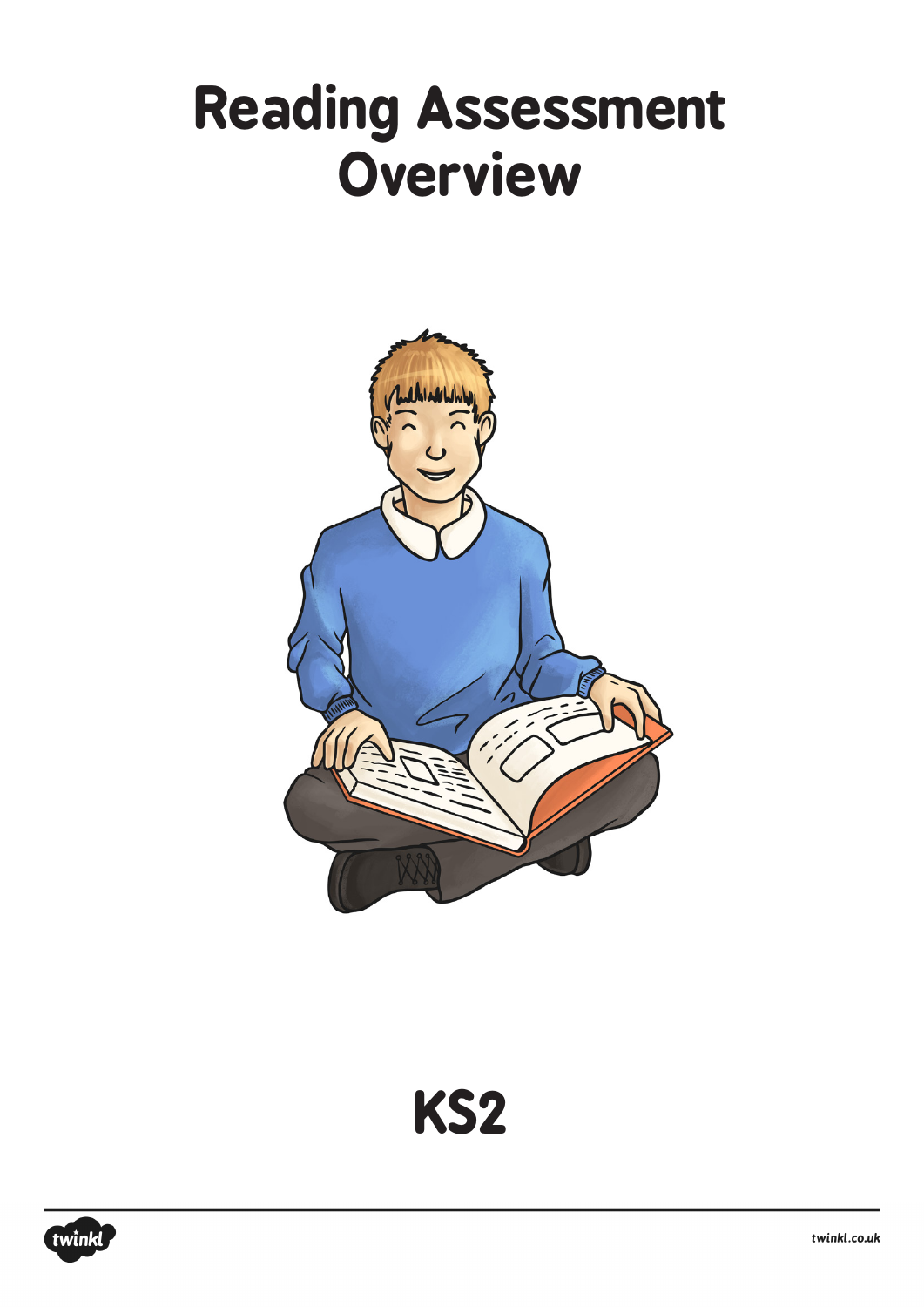## **Guidance on Using the Assessments**

The Twinkl reading assessments have been written to support teachers in assessing children's progress within the different content areas of the programmes of study for the 2014 English national curriculum.

The assessments reflect the content of the KS2 English sample reading tests, published July 2015. Questions and accepted responses in each set of assessments reflects year group expectations. If necessary, children working significantly below or above expectations may be assessed using materials for year groups above or below that to which they belong. (Although it should be noted that the government has specified that children should be adding depth and breadth to their knowledge and engaging in using and applying rather than accelerated content).

## **When to Use the Assessments**

There is an assessment for each term. The assessments are not progressive, i.e. they are all written at the same level of questioning, enabling them to be used in any order. The assessments may be broken down into mini-tests (fiction, non-fiction and poetry) if necessary.

The Twinkl reading assessments are intended to be used alongside the tracking spreadsheet. This will enable you to analyse any gaps in understanding and skills for individuals or for your class as a whole.

Each assessment may be used:

- before the start of a new term to assess strengths and weaknesses pupils may have in order to inform planning
- during a term to assess how pupils are progressing
- at the end of a term to assess progress within a particular area

### **Content of the Assessments**

In line with the KS2 sample tests, the Twinkl reading assessments:

- include a selection of texts (fiction, non-fiction and poetry) totalling between 1500-2300 words
- have a total of 50 marks
- include a range of one mark, two mark and three mark questions
- use a range of question types in the proportions as specified by the KS2 sample reading tests (see below)
- address all content domains in the proportions as specified by the KS2 sample reading tests (see below)

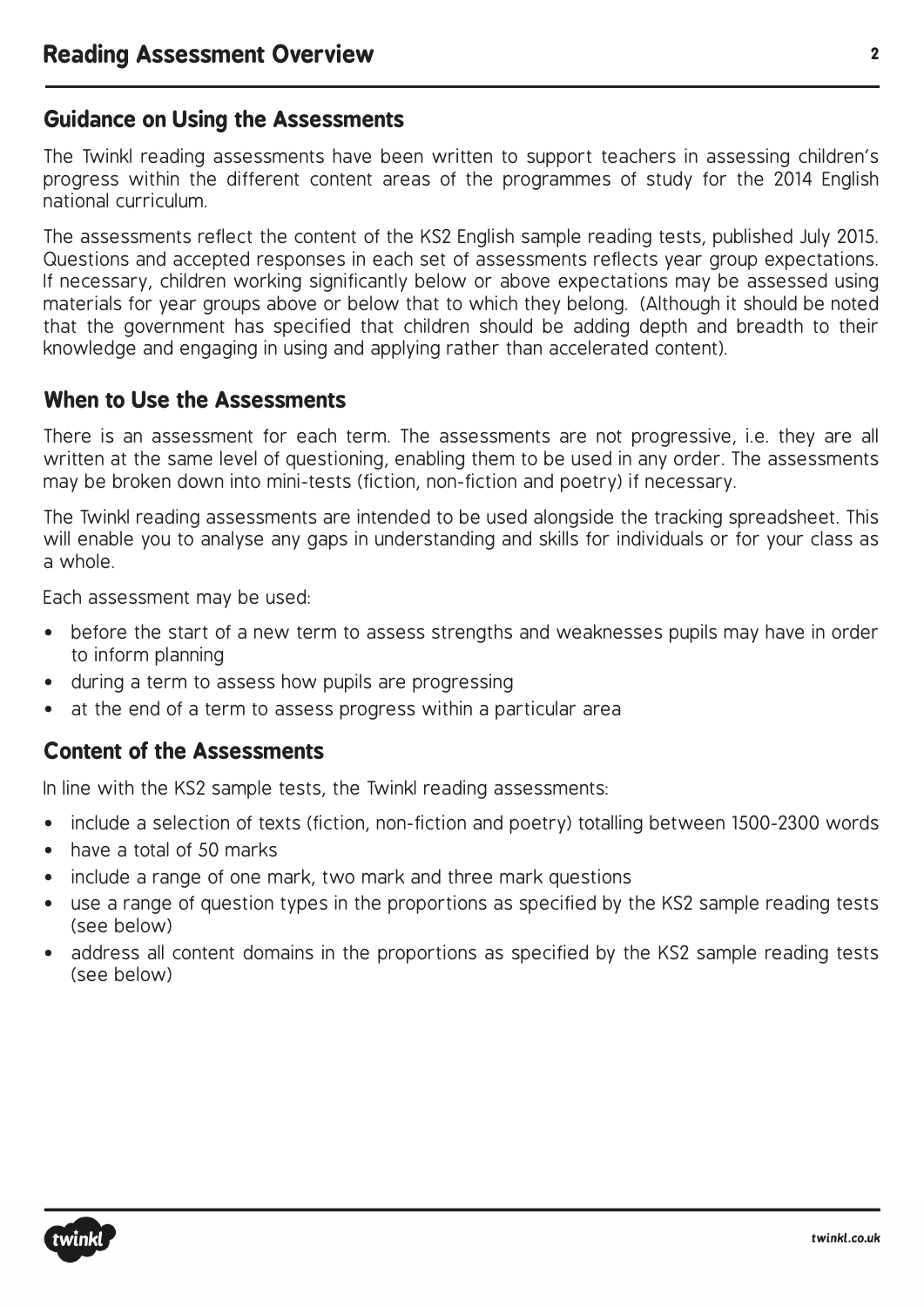## **Question Type**

| Selected Response                       | 10-30% (5 to 15 marks)  | Multiple choice, Ranking/<br>ordering; Matching; Labelling |
|-----------------------------------------|-------------------------|------------------------------------------------------------|
| <b>Short Constructed Response</b>       | 40-60% (20 to 30 marks) | Find and copy; Short<br>response                           |
| <b>Extended Constructed</b><br>Response | 20-40% (10 to 20 marks) | Open-ended response                                        |

## **Content Domain**

| Content domain reference                                                                                      |            |
|---------------------------------------------------------------------------------------------------------------|------------|
| 2a give / explain the meaning of words in context                                                             | 5-10 marks |
| 2b retrieve and record information / identify key details from fiction and<br>non-fiction                     | 8-25 marks |
| 2c summarise main ideas from more than one paragraph                                                          | 1-6 marks  |
| 2d make inferences from the text / explain and justify inferences with<br>evidence from the text              | 8-25 marks |
| 2e predict what might happen from details stated and implied                                                  | 0-3 marks  |
| 2f identify / explain how information / narrative content is related and<br>contributes to meaning as a whole | 0-3 marks  |
| 2g identify / explain how meaning is enhanced through choice of words<br>and phrases                          | 0-3 marks  |
| 2h make comparisons within the text                                                                           | 0-3 marks  |